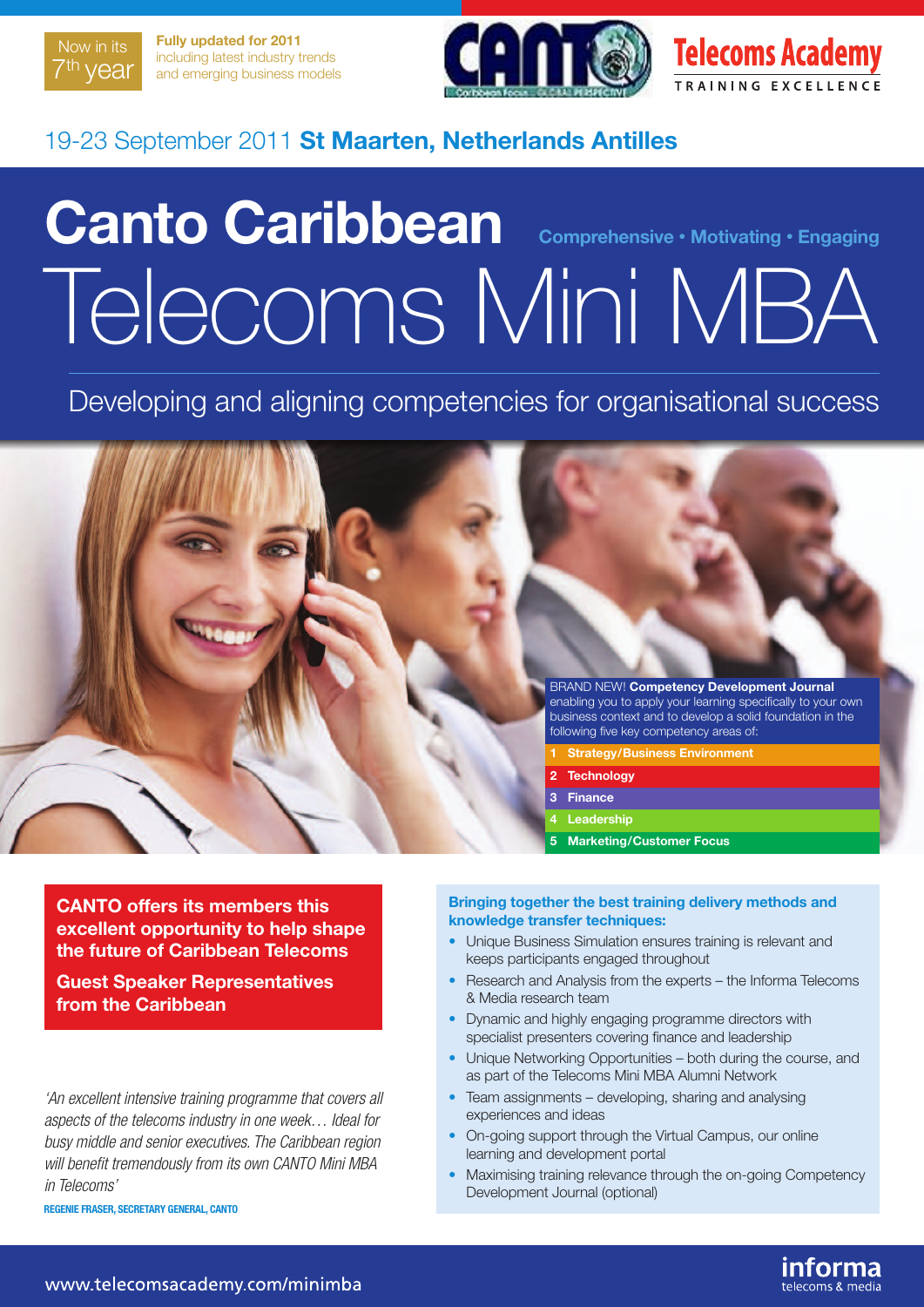# **Canto Caribbean** Telecoms Mini MBA

# **Who should attend?**

**This programme is designed for senior managers, middle managers aspiring for senior roles, and directors from all functions within the telecommunications sector. It has been developed for those whose time is limited and who work in critical roles or situations where a lengthy period away for study is not possible. The Telecoms Mini MBA also provides an ideal opportunity to develop the organisation's talent pool and support succession planning.**

# **Why should you attend?**

#### **Attending the Telecoms Mini MBA from Informa will ensure you:**

- **1 ACHIEVE A BETTER** understanding of your people, your products, and your business – giving you an unparalleled view of where your organisation stands, its strengths and future growth opportunities
- **2 HAVE A SOLID** platform on which to make strategic, technical, financial and management decisions that are reliable, well grounded and commercially viable
- **3 GAIN A CLEAR** picture of the telecommunications market and its future direction, with forecasts, timelines and analysis from the experts
- **4 ARE FULLY VERSED** in fixed, mobile and convergent network technology and the reasons behind its adoption, its strengths, weaknesses and limitations

**5 LEARN BEST PRACTICE** leadership techniques and how they can be applied within the telecoms industry

Fully updated for <sup>2011</sup>

- **6 ARE FULLY EQUIPPED** to take on new challenges and progress within your organisation
- **7 GAIN LIFETIME MEMBERSHIP** to our Telecoms Mini MBA Alumni Network. You will join an exclusive club, in which you can readily share ideas and expertise with likeminded colleagues via our online networking tool



# **What makes the Informa Telecoms Mini MBA unique?**

**No other telecoms training provider offers such a unique MBA programme and enhances your training experience:**

#### **The Programme**

- Programme is designed to maximise competency development in the areas that matter most to modern telecoms executives and managers – the training methods have been rigorously tested and developed since the programme was introduced in 2006 to maximise learning, motivation, engagement and confidence
- Highly interactive and varied delivery methods designed to appeal to a wide range of preferred learning styles, ensuring participants remain fully engaged and progressing both during the programme, and after the programme through the on-going (optional) Competency Development Journal
- Unique Business Simulation running throughout the programme, ensuring participants apply their learning in a simulated environment, enabling them to explore and share ideas, test different business models and implementation options and share expertise.
- The programme has been constantly developed since it was introduced to meet the rapidly changing needs of the industry and is fully in line with our customer's requirements

#### **Telecoms Academy Expertise**

- Dedicated delivery teams, comprising expert trainers who are fully accredited by Informa, highly experienced, and have built a solid picture of Industry best practice through exposure to many of the top telcos and vendors globally; specialist presenters covering individual topic areas – all experts in their field
- Latest Market trends and intelligence from the Informa Research Team – high quality original research ensures participants of the full picture of what is really going on in the market place
	- 100+ Analysts worldwide
- Full-time analysts on every continent
- Localised expertise, coupled with a deep sector knowledge helping us identify emerging trends and best practise around the world for our clients more incisively than ever
- Material is fully reviewed and updated for each series of programmes

#### **Unique benefits of the Informa Telecoms Mini MBA**

- Join thousands of top Industry Professionals who have already taken the Telecoms Mini MBA challenge – significantly improving their contribution their own business, as well as greatly benefiting their own career development
- Excellent networking opportunities discuss issues and explore ideas with like-minded professionals throughout the programme
- Eligibility for the Telecoms Mini MBA Alumni allowing participants to network with top industry professionals throughout the world
- Complimentary Telecoms Industry Outlook report covering hot topics and major issues affecting the industry
- Competency Development Journal (optional) ensures the learning is APPLIED to your own role and your own organisational context – (Comprising of additional on-line modules and competency development tasks, to be completed within two months of the Telecoms Mini MBA end date)
- Post-course support provided as standard ensuring key personnel have the resources to maximise their competency development, via:
	- Telecoms Virtual Campus, providing a wide range of training, information, and intelligence resources from Informa Telecoms Academy and the Informa Telecoms & Media Research Team – with notifications of significant additional content
	- On-going access to trainers and experts via Linked-In, or direct via email
- Hardcopy and softcopy (colour) fully illustrated course notes provided
- Locations and times to suit you an extensive public schedule ensures training is provided in different locations worldwide on a regular basis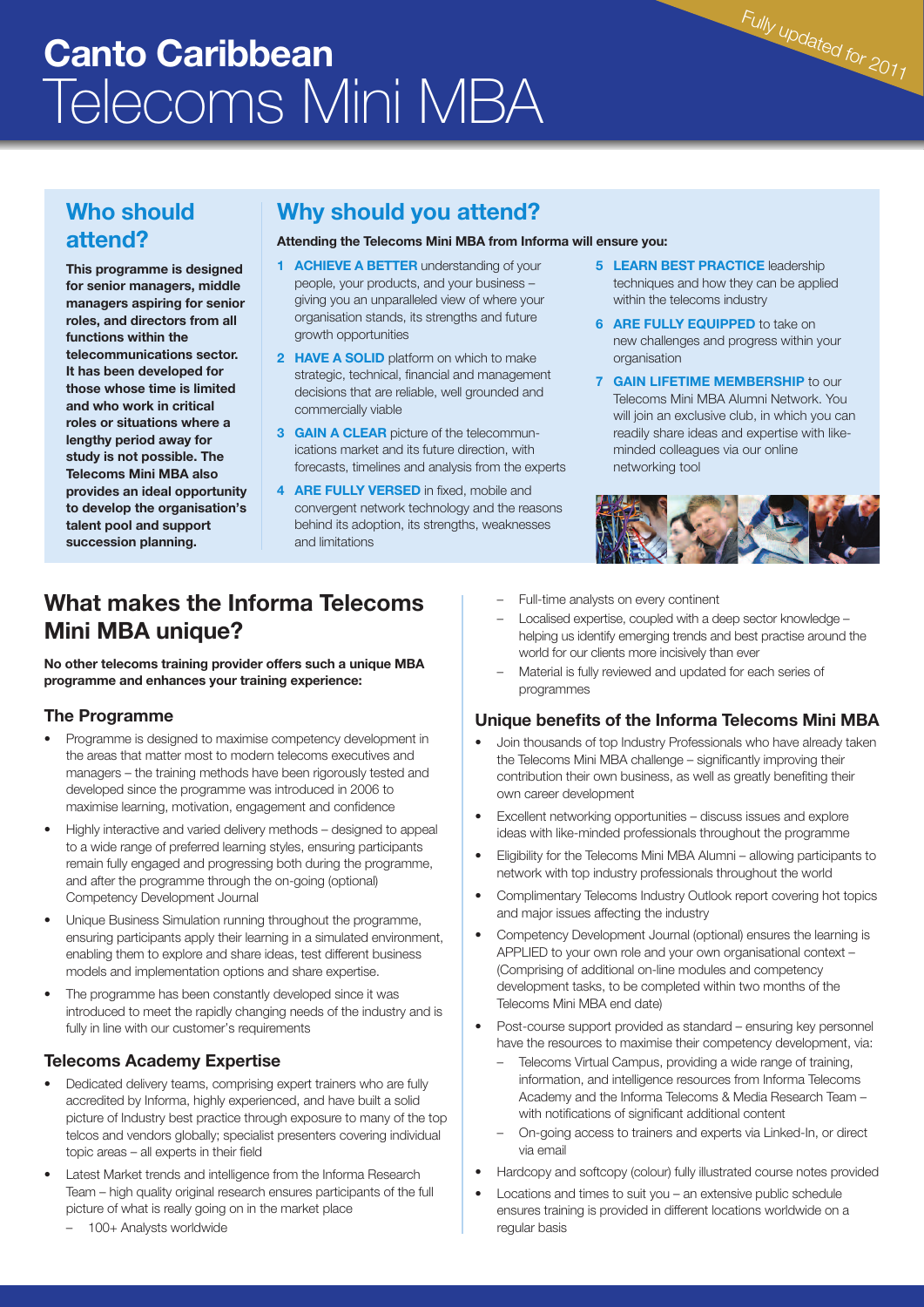# **The programme format**

#### **This programme is highly participative, focusing on real business, technology and industry issues.**

The programme is designed to give you a critical understanding of the key competency areas required for success within the telecommunications industry – enabling you to make more informed and commercially viable strategic decisions. The business simulation is the vehicle through which we maximise the competency development and ensure ideas on strategic implementation can be tested and appraised.

The programme is made up of modules from five main competency areas, as well as the comprehensive business simulation:

- **•** Telecoms Business Environment and Strategy
- **•** Leadership and Management

**•** Finance in Telecoms

**•** Emerging Technologies

- **•** Customer Focus/Marketing
- **• PLUS** Unique Business Simulation

#### **Competency Development Journal (CDJ)**

After the programme, the **optional** Competency Development Journal can be used to ensure you consolidate the learning and apply it directly to your own organisation and role. The CDJ is an on-line programme of additional learning, consolidation and reflection that lasts for 8 weeks, covering the five major competency areas.

|                                                                 |                                                        |                                             | As part of our ongoing development process the content/running order of this programme is subject to change |                                                         |
|-----------------------------------------------------------------|--------------------------------------------------------|---------------------------------------------|-------------------------------------------------------------------------------------------------------------|---------------------------------------------------------|
| DAY <sub>1</sub>                                                | DAY 2                                                  | DAY <sub>3</sub>                            | DAY <sub>4</sub>                                                                                            | DAY <sub>5</sub>                                        |
| <b>Welcome &amp; Business Simulation</b><br><b>Introduction</b> | Telecoms Technologies - The<br><b>Emerging Picture</b> | Leadership and People<br><b>Development</b> | 21st Century Telecoms Marketing                                                                             | <b>Business Simulation: Bringing it</b><br>all Together |
| <b>Telecoms Business Environment</b>                            |                                                        | <b>Leading Successful Change</b>            | <b>Service Delivery &amp; Supporting</b><br><b>Systems</b>                                                  |                                                         |
|                                                                 |                                                        |                                             |                                                                                                             |                                                         |
| <b>Telecoms Industry Outlook</b>                                | Corporate Finance                                      | <b>Energising and Inspiring People</b>      | Operating in a Competitive<br><b>Environment - Competitive</b><br>Advantage & the Role of Regulation        | Delegate Presentations - Sharing<br>the Business Case   |
| <b>Business Simulation: Teamwork</b>                            |                                                        | <b>Leadership Styles</b>                    | <b>Business Simulation: Preparation</b>                                                                     | <b>Award of Licence and Review</b><br><b>Session</b>    |
| <b>Free Evening</b>                                             | Evening:<br><b>Business Simulation</b>                 | Evening:<br><b>Business Simulation</b>      | Evening: Business Simulation -<br>Developing the Strategy                                                   | <b>Finish 5pm</b>                                       |
|                                                                 |                                                        |                                             |                                                                                                             |                                                         |
| <b>KEY</b><br>Strategy/business environment                     | $\blacksquare$ Finance<br><b>Technology</b>            | Leadership                                  | <b>Marketing/customer focus</b>                                                                             | <b>Business simulations, presentations and prep</b>     |

## **Telecoms Business Environment/Strategy**

**Sessions that cover up-to-the-minute industry information and analysis.** These sessions combine to give a breakdown of where the telecoms industry finds itself in 2011, with a comprehensive look forward at where it is going, with forecasts and timelines, as well as regional analysis. Factors that affect the operator business model and strategy are covered in some detail.

- Telecom industry trends and forecasts
- Industry structure and services
- Current and Emerging Strategies

#### **Telecoms Technologies**

**No-nonsense sessions which demystify the telecoms network (fixed, mobile and converged).** Covering existing and emerging technologies, these modules ensure you are much better equipped to make more confident and commercially grounded decisions and technology choices as your own organisation evolves and grows. Attention is paid to the user experience and service proposition, access schemes and core network technologies; service delivery options; and support/network requirements. The focus is very much on technology as an enabler.

Technology evolution and developments

- Network building blocks and support systems
- Network infrastructures

#### **Finance in Telecoms**

**Bringing financial considerations into every business activity.** A rapid, thorough and

uncomplicated look at all the essential financial techniques used in modern telecoms. From making sense of the three principle accounting documents to assessing financial KPIs, these modules provide an ideal toolkit of knowledge and skills for any manager.

- Understanding Corporate finance and accounting
- The Principle Financial Accounting Documents
- KPIs Assessing Performance

#### **Leadership and Management**

#### **The essentials of good management and leadership.** Comprehensive and focused, these

highly practical interactive sessions provide an opportunity to enhance your management and leadership skills, providing a solid foundation to drive change and improve standards in any organisation.

- Leadership skills and techniques
- Managing change and business relationships
- Implementing plans and maximising performance

#### **Customer Focus/Marketing**

**Thought provoking sessions that put the customer proposition and experience sharply in focus.** Although the customer offering is at the heart of most topics during the

programme, these sessions take a more formal and thought-provoking look at marketing and customer expectations. From branding to pricing, and segmentation to service offerings, a range of essential customer-focused topic areas are covered, before a broader look at competitive advantage and operating in a competitive market place. The role of the regulator in driving the competitive environment is also looked at in some detail.

- Marketing and the customer proposition
- Competitive Advantage
- Operating in a competitive environment
	- Telecom regulation

#### **Business Simulation –** *Island Telco 2011*

**A unique practical and interactive business simulation running throughout the programme.** This unique business simulation runs throughout the five days, and offers the opportunity to test your ideas in a simulated environment. Working in small teams, you will consider and evaluate all the major aspects of setting up and running an effective telecommunications company – from initial conception, through market testing, regulatory considerations, overall strategy, telco structure, customer proposition, service offerings, technology choices, timelines, cost analysis, profitably. Feedback and discussions ensure maximum learning value is achieved.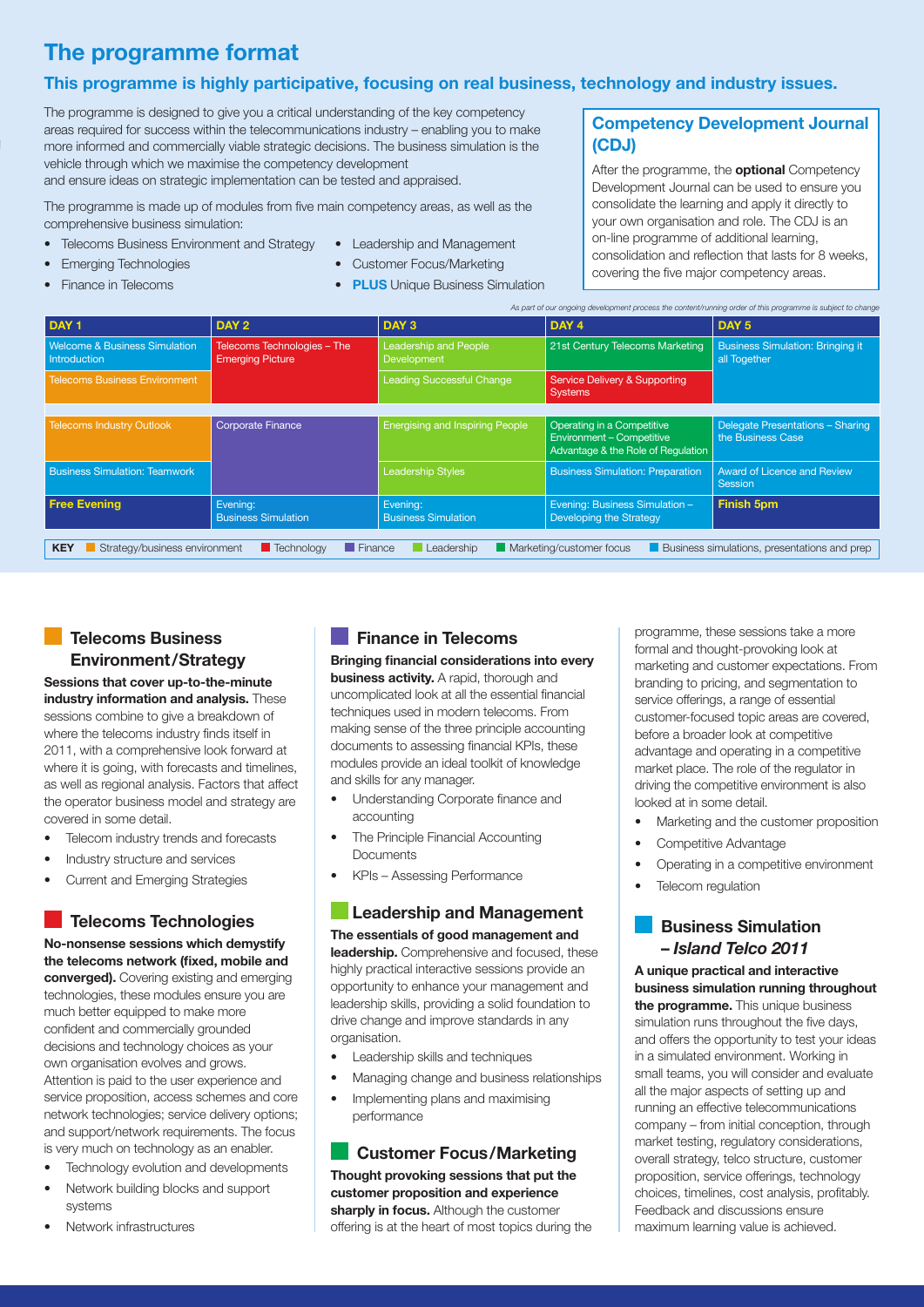## DAY<sub>1</sub>

#### **Welcome and Business Simulation Introduction** M**1**

This initial session sets the tone of the week, including the overall programme objectives, timing and administration, the speakers, and what is expected. Delegates find out about each other and meet their team members.

The business simulation is also introduced in detail. The scope, format and expectations are set out to ensure each team is fully aware of the requirements, and that each participant can ensure they maximize the learning opportunity throughout the modules.

#### **The Telecoms Business Environment** M**2**

A comprehensive look at the evolving telecoms business world – from shareholder to customer, and all that lies between.

This module sets the scene for the rest of the week, and covers key elements of the business environment in which telecoms companies find themselves. The view of shareholders, telecom operators, vendors, service providers, and very importantly, the customer, are all examined. The changing (and increasingly complex) interrelationships between the different players are discussed.

- Shareholder Requirements
- Business goals
- Aims of the Telco
- Telcos provide:
- Spectrum
	- Infrastructure
- Role of vendors
- The MVNO Case
- The Service Proposition
	- Basic services
	- Advanced services
	- The Internet and third parties
- What's involved and how do they do it?
- Procedures
- User Experience
- What does the customer get...?
	- The Handset Experience
	- The Network Experience
	- The Overall Experience
- What does the customer want?
	- Segments Examples
		- Heavy Voice Users
		- **Texters**
		- Corporate
		- **Technophiles**
	- Meeting the Customer Requirements
		- **Ouick Fixes**
		- Intermediate Fixes
		- Difficult/more complex options

# M**3**

#### **Telecoms Industry Outlook – 2011**

Many challenges and opportunities face the everchanging telecoms industry over the next few years, and this module provides a comprehensive analysis of the current situation, as well as predicting future trends, growth markets and technologies – and the strategies that are likely to be employed. The aim is to provide a clearer picture of the way ahead – enabling more informed decisions and choices. The information is drawn from Informa's vast market intelligence resources.

- Networks (Mobile, Fixed & Convergence)
- Operator strategies
- Regional Developments
- Broadband and the Internet
- Content and Applications (incl. TV)
- Device Trends
- Industry Survey Results

# DAY<sub>2</sub>

#### **Telecoms Technologies – The Emerging Picture** M**4**

With telecom technologies changing rapidly, there is a need to thoroughly understand the capabilities, limitations, and implications as each new system is adopted. This module sets out the emerging picture logically – tackling the building blocks first, before looking at the different access and core network systems in more detail.

The picture is built up from the basics to include the way in which the different technologies and elements interact to provide the overall user experience. For the mobile technologies, we concentrate on the 3GPP family, and the evolutionary path through GSM, GPRS, EDGE, 3G W-CDMA and HSxPA, and onto LTE and also including WiMAX. Interoperability, compatibility, and roaming scenarios are all illustrated.

• Network Building Blocks

| <b>Network</b><br>Architectures            | Connecting it all<br>together                       |
|--------------------------------------------|-----------------------------------------------------|
| Mobile                                     |                                                     |
| $-$ 3GPP (GSM)<br>Family<br>- 3GPP2 Family | 3G and Beyond<br>Alternative Access<br>(incl. WiFi) |
| Fixed                                      |                                                     |
| - Access<br>Schemes                        | <b>DSL Technology</b><br>Fibre                      |

- Cable
- Convergence
	- Technologies NGN and IMS

– Implementation

- WiMAX
	- Capabilities
	- Technology

#### **Corporate Finance** M**5**

This module uses a market-oriented approach to assess major areas of applicable financial knowledge. It provides the tools to allow telecom executives to develop their financial awareness, and to apply their skills and knowledge as they develop new service propositions, or manage busy departments. It better places each participant for survival in the competitive environment of modern telecommunications.

#### THE BUSINESS FINANCE CYCLE

- Identifying the flow of funds in a commercial business
- Determining the factors influencing the sourcing of finance

## BUSINESS SIMULATION

#### **Telecoms Business Simulation – Island Telco 2011**

The unique Island Telco 2011 Business Simulation runs throughout the week – acting to tie each of the modules into the bigger picture in a practical and interactive way. As we deal with each major aspect of telecoms throughout the week, Island Telco 2011 allows you to test your ideas and understanding in a simulated environment, maximising the opportunity for learning, whilst developing a much more complete picture of the telecoms environment.

Working competitively in teams, you are asked to develop a business plan to run a converged telecoms operation on a Caribbean Island – presenting your plans to a license commission on day 5 in order to win the license to operate. All the major aspects of telecoms need to be

#### CAPITAL STRUCTURE

- Implications of financial risk
- The relationship with operational risk

#### ACCOUNTING DATA AND ITS USE IN CORPORATE CONTROL AND PLANNING

- The two principle documents
- Balance sheet
- Profit and loss account
- Putting it all together using the published accounts of a major telecoms organisation

#### CASH FLOW

- Tracing the vital flow of cash through every channel of business activity
- Cash being the one certain fact in the whole mix

#### COST/VOLUME/PROFIT ANALYSIS

- The strategic trade-off of volume and price
- Contribution analysis
- Profit value relationship

#### CAPITAL BUDGETING – THE CRITICAL AREA OF IRREVERSIBLE INVESTMENT

- Appraisal techniques
- The capital asset pricing model (CAPM)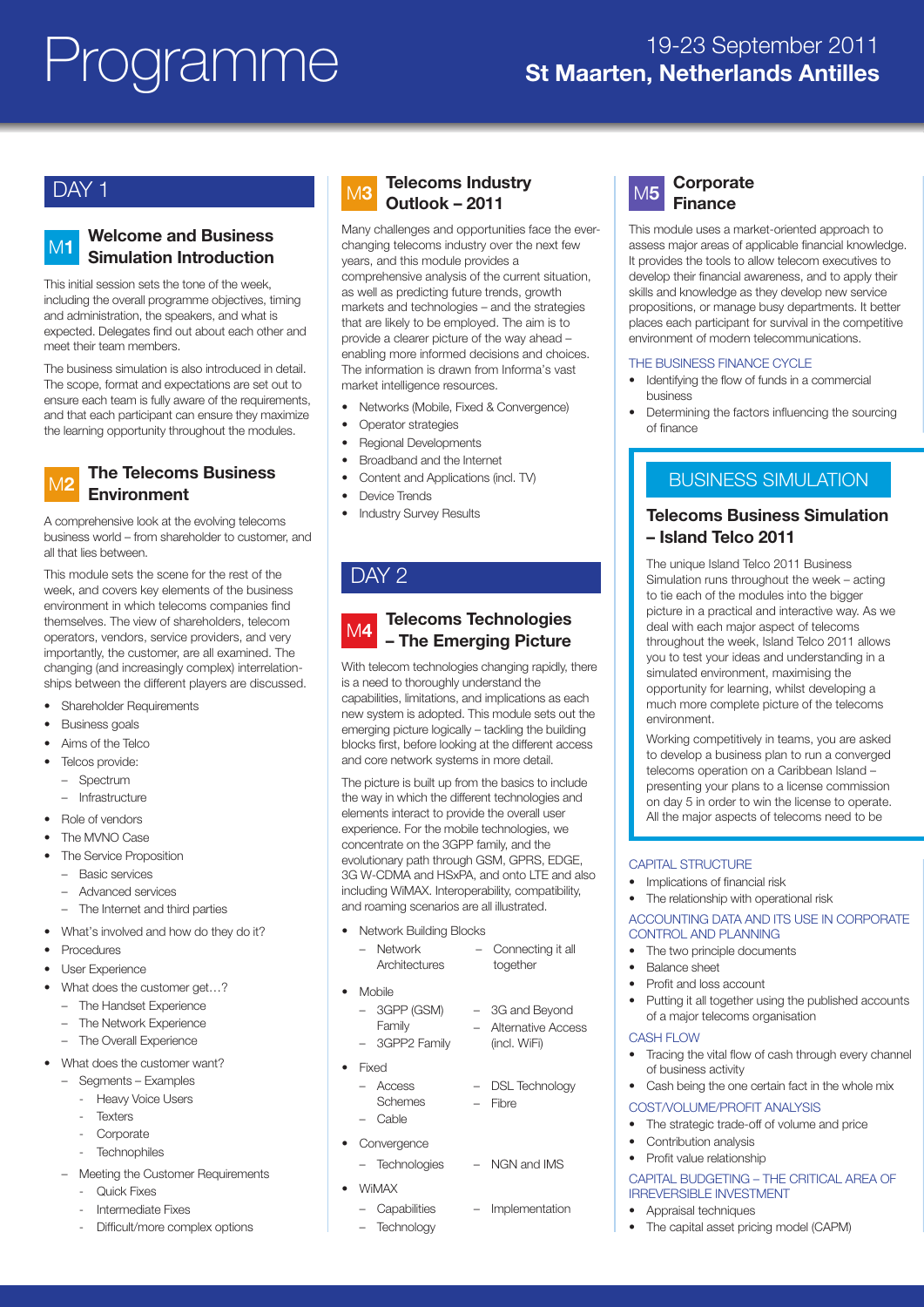

# DAY 3

#### **Leadership and People Development** M**6**

So, what does it take to be an effective leader in today's telecommunications environment – a world of continuous change and constant challenges?

This day long module is designed to optimise your effectiveness as a leader. It explores how you can use your management and leadership style as a strategic tool to align your organisation's culture with its strategic business objectives – whilst building support for your projects.

## "Brilliant practical concept…." **SS, SWAZI MTN LTD**

considered and developed within the simulation, including:

- Overall strategy
- Financial aspects
	-
- Leadership and people management
- Competitive
- landscape
- positioning • Technology choices
- Rollout and launch

Whether you work for a telco, vendor or service provider, the Island Telco 2011 Business Simulation provides an extremely effective environment in which to build your understanding of your customers, your organisation, your people, and your place in the competitive telecoms landscape. Expert reviews, feedback and discussions ensure maximum learning value is achieved.

The programme looks at real world leaders and examines how they achieve the results that they do. It also looks at your existing level of competency in core leadership areas and provides feedback on your leadership style.

We explore leadership in the real world, with a focus on overcoming resistance to change, dealing with politics and the dynamics of power distance.

#### FUNDAMENTAL CONCEPTS ABOUT EXECUTIVE LEADERSHIP

- Personal development and leadership development in the context of organisational growth, success and decline
- The relationship between leadership and management?
- The core competencies of effective executive leadership and how you measure up
- Your personal executive leadership strengths and areas for development

## LEADING SUCCESSFUL CHANGE

- How to anticipate the need for change
- How to create the conditions for change
- Why people resist change and the strategies for handling this resistance
- The main steps for leading successful change efforts
- Case studies in leading successful organisational transformation and what we can learn

THE LEADER'S ROLE IN ENERGISING AND INSPIRING PEOPLE

• Inspiring others and talking the talk

- Building personal credibility and walking the talk
- Building and sustaining trust
- Energising the organisation through real empowerment

#### LEADERSHIP STYLES

- The performance dimension of leadership
- The four styles of performance leadership, how and when to use them
- Your own performance leadership style profile and its implications for the challenges you face
- Which styles do you need to develop

#### **21st Century Telecoms Marketing** M**7**

Ensuring the provision of a viable and competitive customer proposition is vital to the success of a telecoms operator, and in turn, the telecoms vendors (handset and network), and service providers. A key element of ensuring that success is communicating the proposition effectively.

This module provides useful insights into marketing and positioning strategies employed within the telecommunications industry. We focus on assessing that the right products are developed within different market environments, and that marketing communications are effective, focused and timely.

- Marketing principles Branding
- Marketing channels Promotion
	- **Positioning** • MVNOs
- Segmentation

#### **Service Delivery and Supporting Systems** M**8**

As the service mix becomes increasingly complex (and IPcentric), effective service delivery and support systems become increasingly important. This module looks at the issues of service implementation, provision, control, and billing.

Both the Operational Support System (OSS), and Business Support System (BSS) are examined, including the evolving techniques used in modern Billing systems and CRM platforms. Finally, we focus on simplifying the provision of OSS and BSS systems through initiatives such as NGOSS.

- The Service Mix
	- Fixed Mobile Convergent
- Delivering the service
	- IN and CAMEL
	- - Service delivery – Delivering TV services
		- platforms – Location Based Services
	- Supporting service provision
	- OSS BSS NGOSS



#### **Operating in a Competitive Environment**

#### **Competitive Advantage and the Role of Regulation**

Building and maintaining sustainable competitive advantage in a dynamic environment depends on clearly identifying and meeting customers' strategic requirements profitably. This session briefly looks at how to identify and put in place sources of competitive advantage.

We then examine the role of Regulation – firstly the purpose and implications of regulating the competitive environment (and any possible unfair competitive advantage), followed by the wider requirements of providing telecommunication services in developed or developing economies. Finally, we take a more detailed look at the key players, licensing, and the key challenges.

- Sources of competitive advantage • The requirement for
- Building market-based sustainable competitive advantage
	- Strategic organisational and market alignment
- Measuring strategic effectiveness

#### **BUSINESS SIMULATION** DEVELOPING THE STRATEGY

Time is set aside for teams to further develop their strategy to ensure they are fully focused on the needs of the customer in the context of the wider business strategy.

# DAY<sub>5</sub>

#### **BUSINESS SIMULATION** BRINGING IT ALL TOGETHER

With all the pieces of the puzzle in place, the teams develop their full business plan in preparation for the team presentations, ensuring they have covered all the major aspects required for success in the modern telecoms business environment.

#### Delegate team presentations

Comprehensive business simulation presentations are delivered by each team, presentations include:

- Overall strategy and objectives
- Market considerations
- Financial aspects
- People management
- Positioning & branding

#### REVIEW SESSION

This section is used to review the bid presentations – providing valuable feedback and a critical appraisal. It is facilitated by the programme speakers.

• The service proposition Technology choices • Content delivery • Network infrastructure • The rollout plan

regulation • Benefits and implications of regulation

• Key players in regulation

– IMS for service delivery

- Licensing
- Key challenges

DAY<sub>4</sub>

#### • Customer proposition, • Marketing and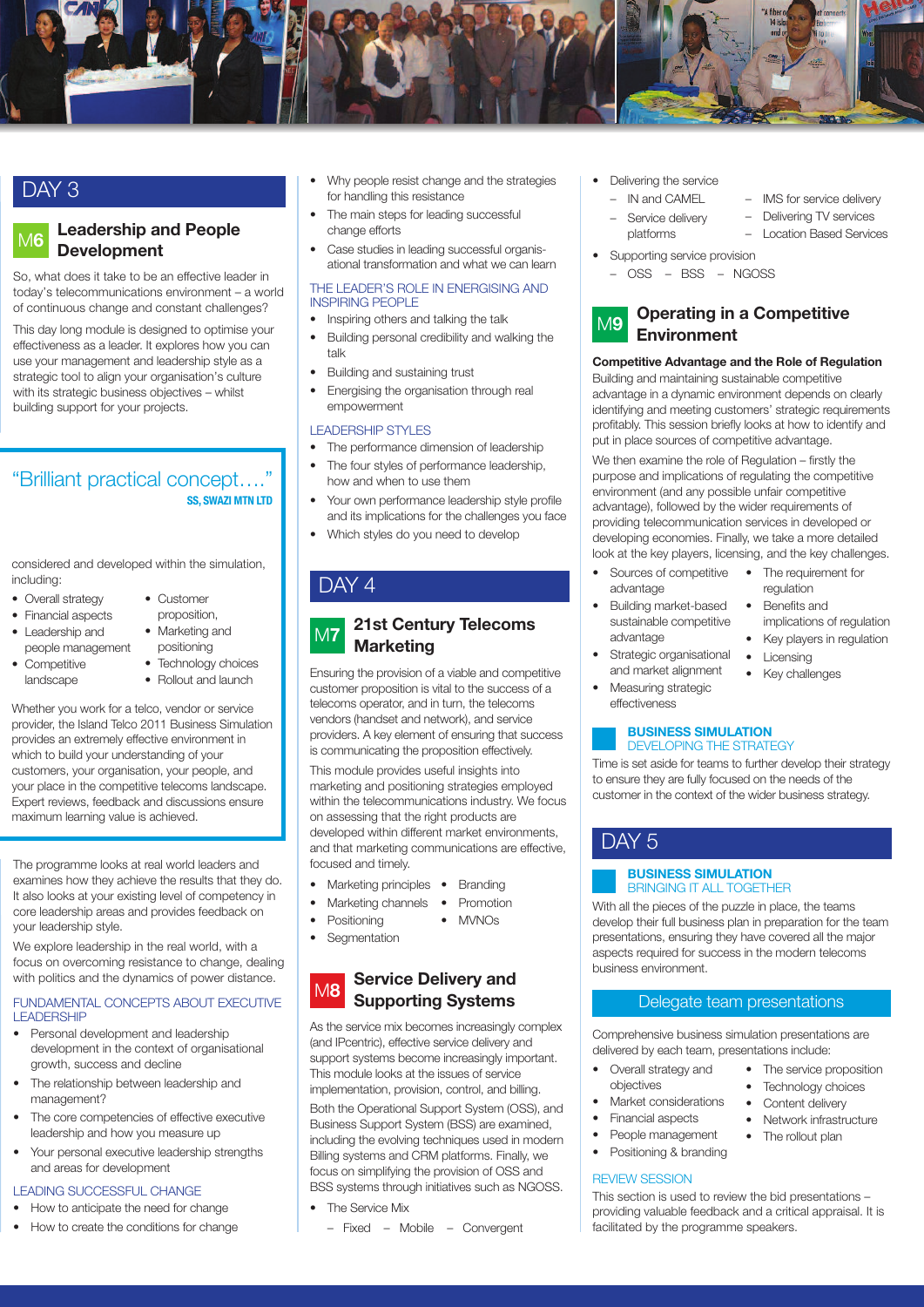#### **Here are just some of the 350 companies worldwide whose executives have attended the Telecoms Mini MBA**

**Operators** Afghan Wireless **Communication** Company Areeba Armentel Asiacell Astrid Nv Sa Atheeb Telecommunications Grameen Phone Atlantique Telecom Azercell Telecom Bahrain Telecoms Bakcell Banglalink Sheba Telecom Baud Telecom Belgacom Botswana Telecommunications MCEL **BT** Bulletin Wireless Cable & Wireless Celcom Malaysia Cell C Celtel Cosmote Deutsche Telekom Docomo Europe Ltd DU Telecom

Econet Wireless Etisalat Fastlink Flora Telecom France Telecom Gamcel Geocell Ltd Globe Telecom Golden Telecom Grintek Technologies GSM Kazakhstan Jersey Telecoms Kpn Mobile Kyivstar GSM Malaysian Mobile **Services** Mascom Wireless Mauritius Telecom Meteor Mobile Communications Mobilink Mobilink GSM Mobiltel Mobily Mobinil Mobiserve Moldcell M<sub>TC</sub>

**MTN** MTS Mobile Telesystems T-Mobile Nashua Mobile Nawras Telecom Net One Cellular New Telecom Next Mobile  $O<sub>2</sub>$ Oman Mobile Omani Qatari Telecommunications **Omantel** Orascom Telecom Pakcom Palestine Cellular Communications Polkomtel Qanawat Telecom Roshan Safaricom Ltd Saudi Telecom SK Telecom **Supercell** Telecel Telecom Namibia Telefonica Movil Telekom Slovenije Telenor Telesis Communication & Security

Teliasonera Denmark Turk Telekom Turkcell Ufone Uganda Telecom Umniah Mobile Co Unitel Verizon Vodacom Vodafone Warid Telecom Wataniya Telecom Westcom Wireless Wind Telecom Zain Vendor Airwave Solutions Billpro Software CGI Information Systems Springcell Integrated Cisco Systems Ciscom  $Citov$ Comverse Digital Bridge Institute DMC Stratex Networks EMC Computer **Systems** Ericsson

Evolving Systems Hewlett Packard IBM IntelITS LG Electronics LogicaCMG Lucent Technologies Mauto Systems Merryworld Technologies Commission for Microsoft Motorola Nortel Networks **Oracle** Research In Motion Saudi Networkers Services Siemens Sony Ericsson Mobile **Technology** Sun Microsystems Suntel Ltd Symbian Software Texas Vee Networks

Government/ Regulator/ Nigerian Communication Industry Association Bureau Telecommunication & Telecom Development Post (Netherlands Antillies) **CANTO** Comision Federal De Telecomunicaciones (Mexico) Communications Regulation (Ireland) **Communications** Authority (Zambia) Council For Electronic Media (Croatia) Federal Airport Authority Detecon of Nigeria Independent Communications Authority of South Africa Ministry of Foreign Affairs of Denmark Ministry of Interior – National (Saudi Arabia) Ministry of Posts & Telecommunica Ministry of Telecoms & IT (Saudi Arabia)

Commission Telecom & IT Regulator Company Afghanistan **Telecommunications** Regulatory Authority  $(11AT)$ **Other** Atos Origin Barwa Real Estate BBC Carphone Warehouse Cinenews Ltd Deloitte Business **Consulting** Ernst & Young First National Bank Harris Stratex Networks Mckinsey & Company Neoconsult Aps Stratex Networks Thales Training & **Consultancy** Thames River Capital The Number UK Universal Service Provision Fund Qatar Petroleum

# **Peace of mind in choosing the Telecoms Mini MBA from the Informa Telecoms Academy**

- Informa Telecoms and Media is THE leading provider of industry Intelligence and market data to the Telecoms Industry – researched by 100+ analysts globally with full-time analysts on every continent
- Truly outstanding delegate feedback and evaluations the MAJORITY rating the course as EXCELLENT, and 98% rating it EXCELLENT or GOOD
- Impressive Alumni 3500 top industry professionals from around the world and from the different telecom sectors have benefited from the Mini MBA for the last six years, including many CEOs, CFOs, CMOs and CTOs

# **REGISTER**

#### **Here's what past Telecoms Mini MBA delegates have had to say about the programme:**

*"Effective, detailed, well delivered! Absolutely the most specific, hard hitting and 'to the point' telecoms training I have received."* **TO, ERICSSON**

*"Great presenters, extremely knowledgeable"* **AM, ROSHAN**

*"I really enjoyed the course! I would have liked to be able to spend more time with the teams and presenters"* **SM, APPLE**

*"Highly comprehensive coverage of the telecoms industry"* **DS, VIVA**

*"Very interesting, made me think out of the box"* **OO, HARRIS STRATEX**

*"This is an excellent comprehensive training course giving a clear idea of the telecoms industry"* **GS, DU**

*"Very useful and so much related to my job!"* **LA, ZAIN**

*"Great learning experience"* **VK, VODACOM**

#### **For more information on the program please contact Teresa or Regenie:**

#### **Teresa Wankin**

Operations and Human Resources Manager CANTO, 67 Picton Street Port of Spain, Trinidad and Tobago

Tel: (868)622 3770/4781 • Fax: (868)622 3751 Email: tdavid@canto.org • Web: www.canto.org

#### **Regenie Fraser**

Secretary General, 67 Picton Street, Newtown Port of Spain, Trinidad W.I.

Tel: (868)622-7448/ 3770/4781 • Fax: (868)622-3751 Email: rfraser@canto.org • Web: www.canto.org

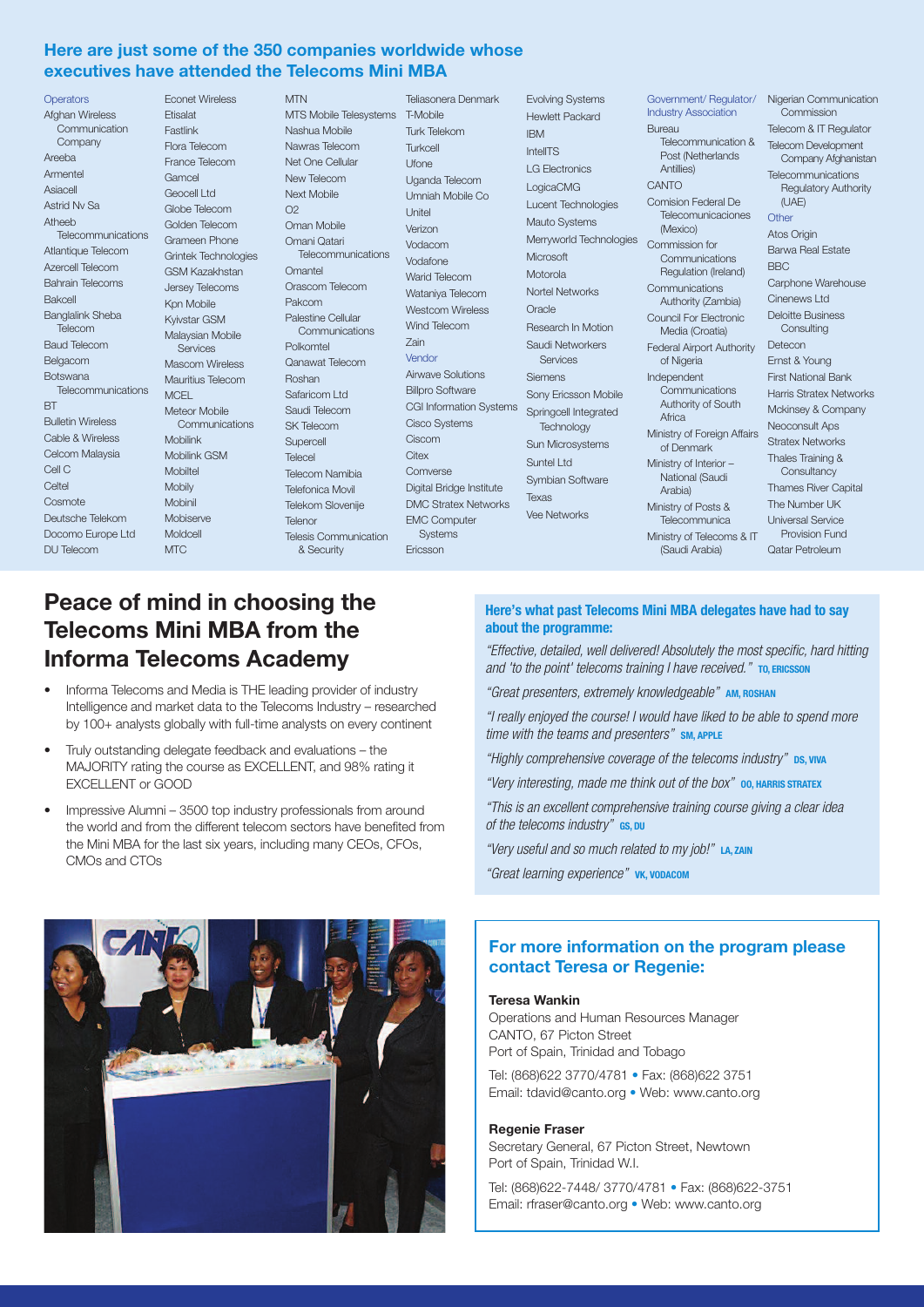# Expert speaker facility

**Your team of presenters and facilitators are all experts in their fields, including technical specialists, management consultants and finance specialists. All the facilitators are highly accomplished business trainers who will work with you to ensure understanding throughout the five days.**

#### PROGRAMME DIRECTORS

**Tony Wakefield** is Training Director at the Telecoms Academy. Tony started his career in telecoms in 1981 with British Telecom, and now heads up the Informa Telecoms Academy. He trains across a wide range of subjects, including in-depth engineering training, and as Programme Director on the Telecoms Mini MBA and more advanced programmes. Tony has a degree in Electronics and Physics from Loughborough University, and is a full Member of the Institute of Leadership and Management.

**Alan Mayne**, Training Manager, has a wealth of experience in telecommunications and IT – having previously worked for BT, DEC, and Ericsson, where he had responsibility for supporting the GSM Network roll-out for a UK operator. Alan was also Training Manager for the Ericsson UK training centre, moving to the Telecoms Academy in 2001. He presents on a range of technical and business courses, and has full responsibility for the Telecoms Mini MBA programmes.

**Dave McNally**, Senior Telecommunications Trainer, began his career as a fully qualified Communications Officer and Senior Engineer with Cable and Wireless, Dave now oversees the Telecoms Academy's suite of advanced technology programmes which includes LTE and WiMAX. His huge experience and knowledge, as well as his flexible and dynamic presentation skills means he is also a very capable Programme Director on a range of telecoms management programmes.

**Dr. John Massey** has over 15 years experience in telecoms. During this time he has researched and analysed both technologies and business strategies in a range of areas covering mobile, fixed, IP and broadcasting. He was previously Research Director for Informa Telecoms & Media, during which time he was responsible for the conference agenda for the 3GSM World Congress, and researched new technologies and markets in order to create Informa's schedule of international conferences.

**Dave Bowler** has an extremely strong telecommunications training background, having gained a great deal of experience managing training for Cable and Wireless and Mercury Communications. He focuses primarily on advanced technology and business programmes. Dave oversees the Telecoms Academy Distance Learning portfolio, but also delivers a very wide range of training programmes to both technical and nontechnical audiences.

**Paul Kilby** offers over 25 years experience in Telecoms & IT. He has extensive management, regulatory and project experience, holding a BEng honours degree and an MBA (Cranfield). Paul effectively conveys technical and business concepts to his delegates, whatever their background. Specialising in Modern Business & Telecoms Networks, he has special technical interests within 3/4G Air Interface & Infrastructure, SS7 over IP, & HSPA.

**Sue Uglow** is a strategy and marketing specialist who oversees the Telecoms Academy portfolio of marketing programmes. She has an MBA from Henley Management College and is an experienced visiting lecturer on strategy, marketing and telecoms with UK business schools and universities. Sue has also been a full time telecoms analyst with Ovum and Gartner Group, and continues to follow the market closely.

#### PROGRAMME PRESENTERS

**Paul Blackhurst** is an independent consultant, speaker, trainer, coach and facilitator. Following on from an early career in business-to-business marketing and sales, Paul moved into management development over 12 years ago and works across four continents designing and delivering successful management development and leadership interventions for businesses. He has worked widely within the Telecoms sector.

**Helena Boschi** has worked as an organisation specialist for sixteen years with companies including British Airways, Cable & Wireless, Royal Bank of Scotland and Accenture focussing on leadership, cross-cultural communication and teamwork. Helena brings a depth of research and knowledge to her programs but focuses on the practical, enabling participants to apply concepts and ideas to their own organisational environments.

**Stephen Brookson** specialises in the provision of tailored finance training. He qualified as a chartered accountant in 1980 with KPMG and, after a period in industry, joined a leading organisation in the provision of training for chartered accountants in practice. He then joined Ernst & Young for a number of years as a consultant. An independent consultant – he develops training in the public and private sectors.

**Anna Carvisiglia** is a qualified Chartered Accountant (ACMA) and has worked in senior financial roles across a number of fields, including software and hitech. She has a wealth of experience covering a range of commercial sectors. Anna runs courses for a wide range of delegates, including senior directors – using engaging and accelerated learning techniques in a training style which is lively and energetic.

**Eddie Chauncy** studied at Cambridge before training as a Chartered Accountant and spending over 15 years in senior financial roles for companies such as Microsoft, Ericsson and Telewest Broadband. Initially working with Ericsson's international telecoms training centre, Eddie specialised in helping others to develop their financial skills, particularly in the telecoms and hi-tech sectors. He runs highly enjoyable and engaging courses for telecoms operators and technology companies as part of the Telecoms Academy Team.

**Chris Dickin** was trained as a management accountant with the Rolls-Royce aerospace division in Derby, UK. Academically, he qualified as a professional accountant and gained a Masters degree in financial control. Practically, he has a wide experience of industry and commerce including senior positions in the finance function of several major companies.

**Gordon Raitt** is an international management consultant specialising in the development of effective relationships at all levels within an organisation. He has almost 20 years experience designing and delivering programmes that focus on leadership, motivation, teambuilding and the development of customer lifetime value.

**Mike Walshe** has worked in Employee Relations, HR and general management in a range of companies for twenty five years specialising in leadership development and performance management. In 2001 he set up his own practice and has been retained by a number of businesses to work with their senior management teams. His open and enthusiastic style, practical approach and use of easily applicable tools and techniques ensure that learning is highly relevant and motivational.

**Grant Vernon** is an accountant turned corporate speaker and trainer who specialises in teaching financial intelligence. His expertise is facilitating complicated financial and management theory into simple, immediately implementable concepts. He is the author of two popular finance books, a founder member of the Professional Speakers Association and is also a guest presenter at several Universities and Business Schools.